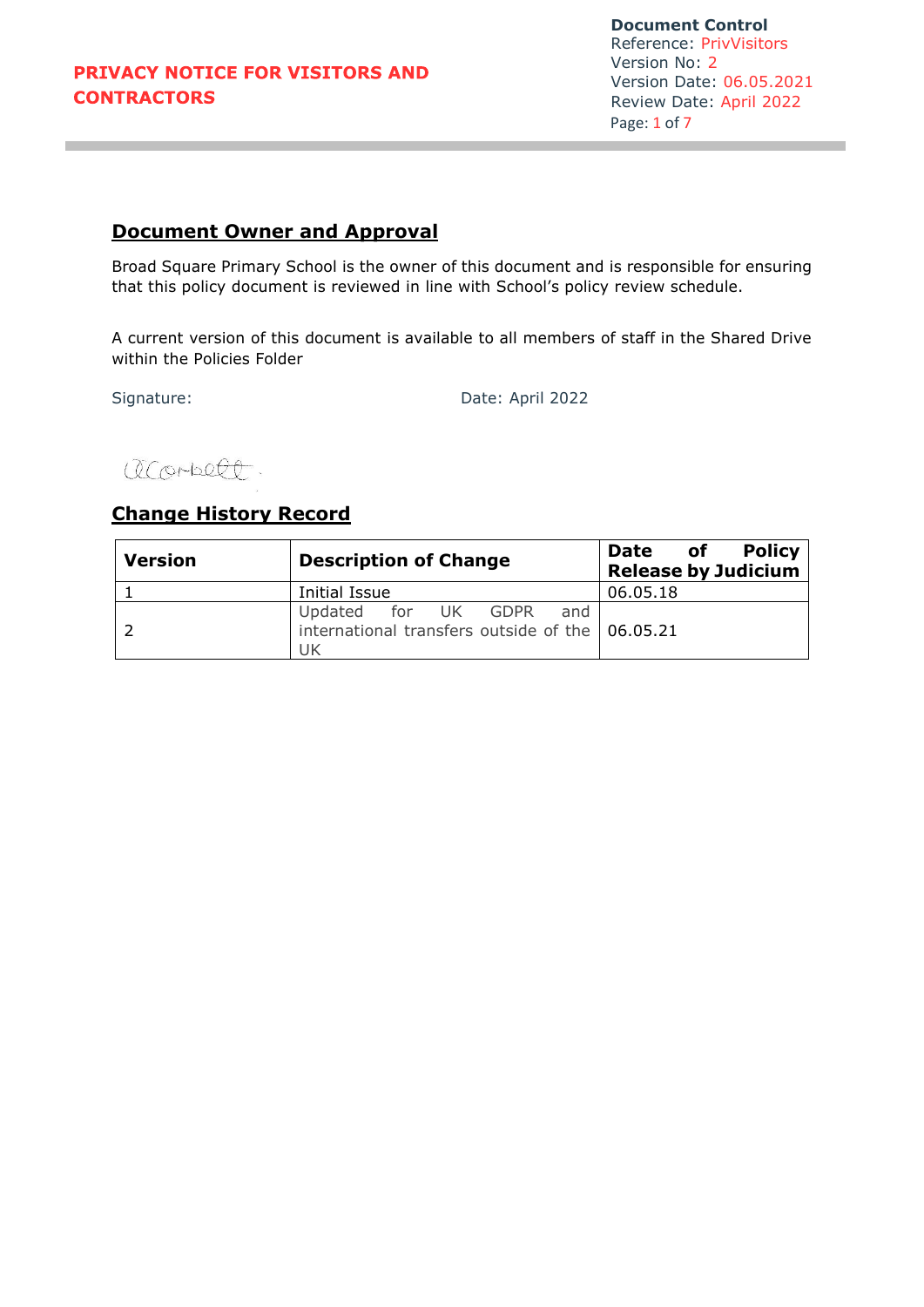**Document Control** Reference: PrivVisitors Version No: 2 Version Date: 06.05.2021 Review Date: April 2022 Page: 2 of 7

This privacy notice describes how we collect and use personal information about you during and after your visit with us, in accordance with the UK General Data Protection Regulation (UK GDPR).

Following Brexit, Regulation (EU) 2016/679, General Data Protection Regulation (GDPR) is retained EU law and known as UK GDPR. The UK GDPR sits alongside an amended version of the Data Protection Act 2018 that relate to general personal data processing, powers of the Information Commissioner and sanctions and enforcement. The GDPR as it continues to apply in the EU is known as EU GDPR.

It applies to all current and former visitors and contractors.

# **Who Collects this Information**

Broad Square Primary School is a "data controller." This means that we are responsible for deciding how we hold and use personal information about you.

We are required under data protection legislation to notify you of the information contained in this privacy notice. This notice does not form part of a contract to provide services and we may update this notice at any time.

It is important that you read this notice, with any other policies mentioned within this privacy notice, so you understand how we are processing your information and the procedures we take to protect your personal data.

#### **Data Protection Principles**

We will comply with the data protection principles when gathering and using personal information, as set out in our data protection policy.

# **Categories of Visitor Information we Collect, Process, Hold and Share**

We process data relating to those visiting our school (including contractors). Personal data that we may collect, process, hold and share (where appropriate) about you includes, but not restricted to:

- Personal information and contact details such as name, title, addresses, date of birth, marital status, phone numbers and personal email addresses;
- Criminal records information as required by law to enable you to work with children e.g. DBS checks;
- Information relating to your visit, e.g. your company or organisations name, arrival and departure time, car number plate;
- Information about any access arrangements you may need;
- Photographs for identification purposes for the duration of your visit;
- CCTV footage captured by the school.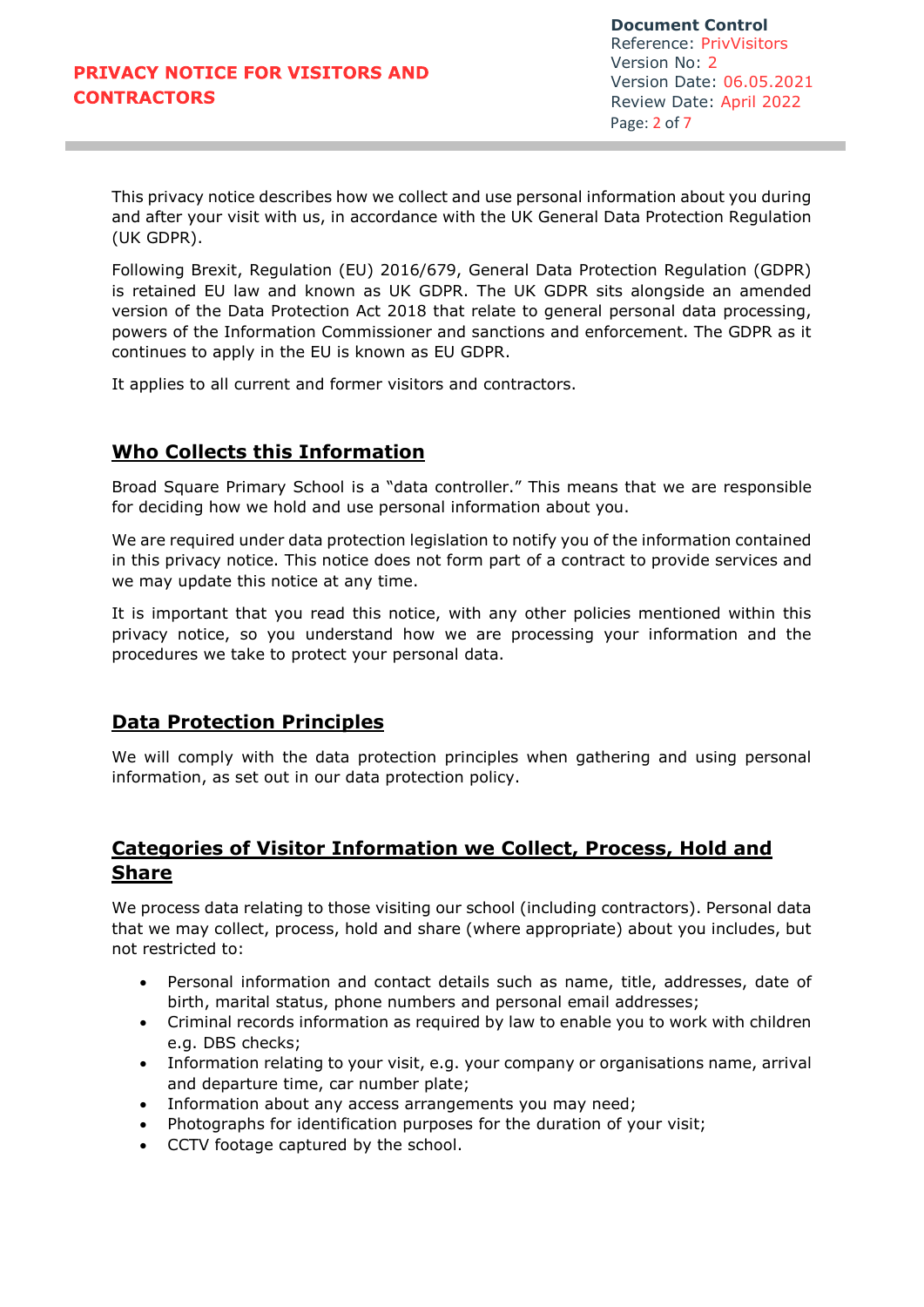# **How we Collect this Information**

We may collect this information from you, the Home Office, the DBS, other professionals we may engage (e.g. to advise us generally), our signing in system, automated monitoring of our websites and other technical systems such as our computer networks and connections, CCTV and access control systems, remote access systems, email and instant messaging systems, intranet and internet facilities.

#### **How we use your Information**

We will only use your personal information when the law allows us to. Most commonly, we will use your information in the following circumstances:

- Where we need to perform the contract we have entered into with you;
- Where we need to comply with a legal obligation (such as health and safety legislation, under statutory codes of practice and employment protection legislation);
- Where it is needed in the public interest or for official purposes;
- Where it is necessary for our legitimate interests (or those of a third party) and your interests, rights and freedoms do not override those interests.
- When you have provided us with consent to process your personal data.

We need all the categories of information in the list above primarily to allow us to perform our contract with you, with your consent and to enable us to comply with legal obligations.

The situations in which we will process your personal information are listed below:

- Ensure the safe and orderly running of the school;
- To manage our workforce and those deployed on site;
- Personnel management including retention
- In order to manage internal policy and procedure;
- Complying with legal obligations;
- Carry out necessary administration functions to allow visitors and contractors on site;
- To monitor and manage access to our systems and facilities in order to protect our networks and for the purposes of safeguarding;
- To monitor and protect the security of our network and information, including preventing unauthorised access to our computer network and communications systems and preventing malicious software distribution;
- To answer questions from insurers in respect of any insurance policies which relate to you;
- Health and safety obligations;
- Prevention and detection of fraud or other criminal offences; and
- To defend the School in respect of any investigation or court proceedings and to comply with any court or tribunal order for disclosure.

Some of the above grounds for processing will overlap and there may be several grounds which justify our use of your personal information.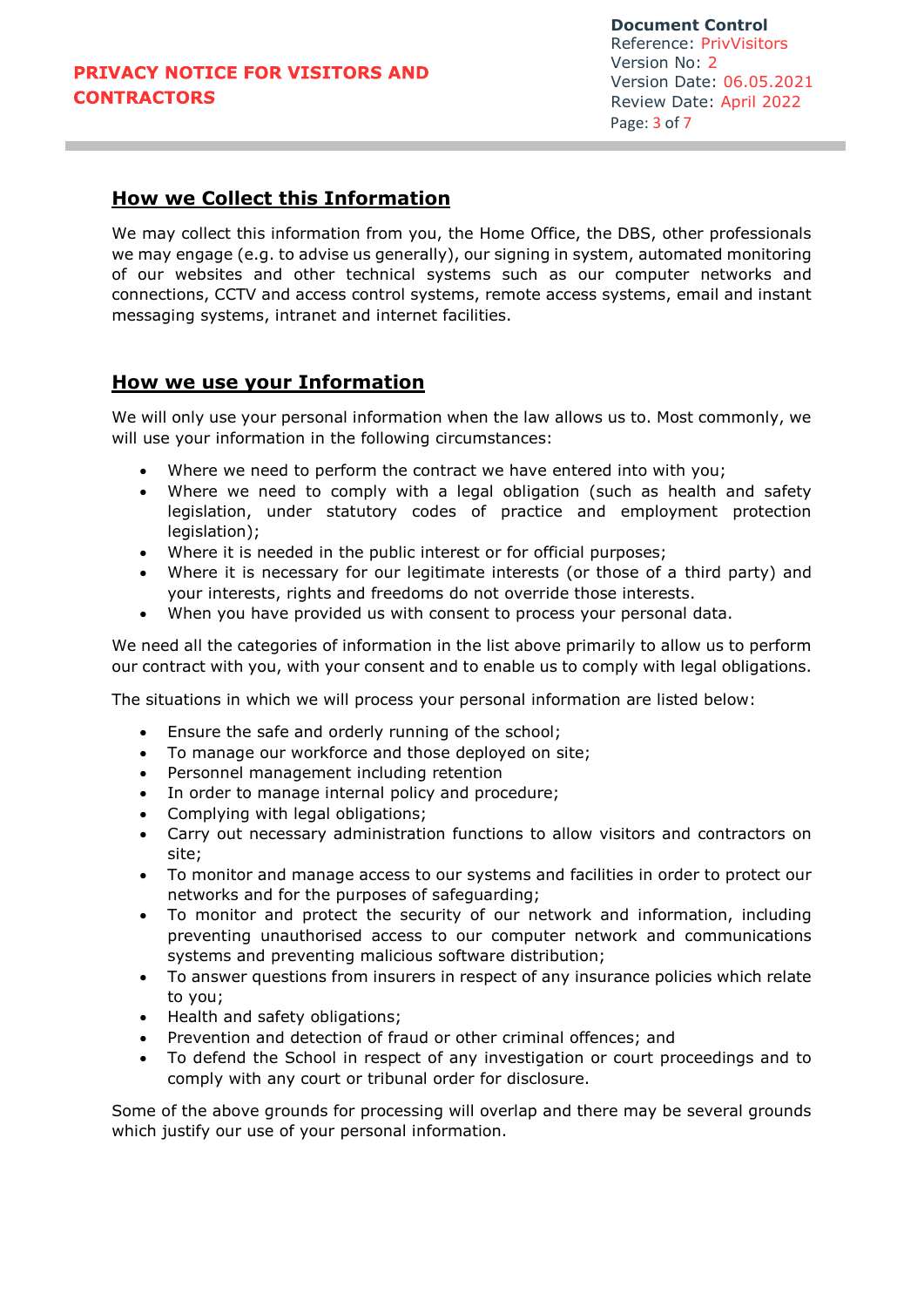We will only use your personal information for the purposes for which we collected it, unless we reasonably consider that we need to use it for another reason and that reason is compatible with the original purpose.

# **How we use Particularly Sensitive Information**

Sensitive personal information (as defined under the UK GDPR as "special category data") require higher levels of protection and further justification for collecting, storing and using this type of personal information. We may process this data in the following circumstances:

- In limited circumstances, with your explicit written consent;
- Where we need to carry out our legal obligations in line with our data protection policy;
- Where it is needed in the public interest, such as for equal opportunities monitoring;
- Where it is needed to assess your working capacity on health grounds, subject to appropriate confidentiality safeguards. Less commonly, we may process this type of information where it is needed in relation to legal claims or where it is necessary to protect your interests (or someone else's interests) and you are not capable of giving your consent.

#### **Criminal Convictions**

We may only use information relating to criminal convictions where the law allows us to do so. This will usually be where it is necessary to carry out our legal obligations. We will only collect information about criminal convictions if it is appropriate given the nature of the role and where we are legally able to do so.

# **Sharing Data**

We may need to share your data with third parties, including third party service providers where required by law, where it is necessary to administer the working relationship with you or where we have another legitimate interest in doing so. These include the following:

- the Department for Education (DfE);
- Ofsted;
- Law enforcement officials such as police, HMRC;
- LADO;
- Professional advisors such as lawyers and consultants;
- Support services (including HR support, insurance, IT support, information security, pensions and payroll);
- The Local Authority; and
- $\bullet$  DBS.

Information will be provided to those agencies securely or anonymised where possible.

The recipient of the information will be bound by confidentiality obligations, we require them to respect the security of your data and to treat it in accordance with the law.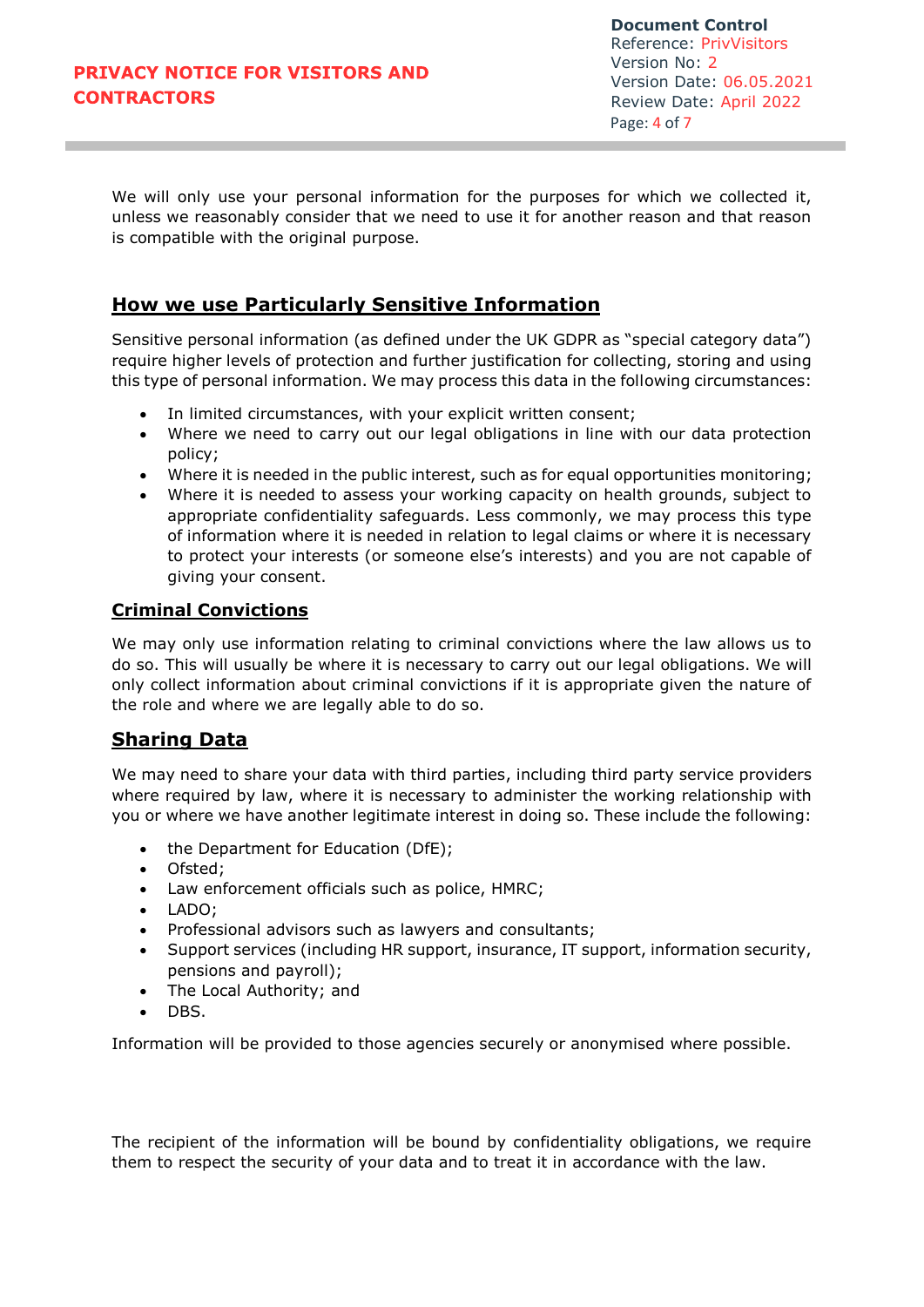**Document Control** Reference: PrivVisitors Version No: 2 Version Date: 06.05.2021 Review Date: April 2022 Page: 5 of 7

# **Retention Periods**

Except as otherwise permitted or required by applicable law or regulation, the School only retains personal data for as long as necessary to fulfil the purposes they collected it for, as required to satisfy any legal, accounting or reporting obligations, or as necessary to resolve disputes.

We will retain and securely destroy your personal information in accordance with our data retention policy. This can be found in the school's shared drive within the policy folder.

#### **Security**

We have put in place measures to protect the security of your information (i.e. against it being accidentally lost, used or accessed in an unauthorised way). In addition, we limit access to your personal information to those employees, agents, contractors and other third parties who have a business need to know. Details of these measures are available via the Information Security Policy.

You can find further details of our security procedures within our Data Breach policy and our Information Security policy, which can be found in the School's shared drive within the policy folder.

# **Your Rights of Access, Correction, Erasure and Restriction**

It is important that the personal information we hold about you is accurate and current. Please keep us informed if your personal information changes during your relationship with us.

Under certain circumstances by law you have the right to:

- Access your personal information (commonly known as a "subject access request"). This allows you to receive a copy of the personal information we hold about you and to check we are lawfully processing it. You will not have to pay a fee to access your personal information. However, we may charge a reasonable fee if your request for access is clearly unfounded or excessive. Alternatively we may refuse to comply with the request in such circumstances.
- Correction of the personal information we hold about you. This enables you to have any inaccurate information we hold about you corrected.
- Erasure of your personal information. You can ask us to delete or remove personal data if there is no good reason for us continuing to process it.
- Restriction of processing your personal information. You can ask us to suspend processing personal information about you in certain circumstances, for example, if you want us to establish its accuracy before processing it.
- To object to processing in certain circumstances (for example for direct marketing purposes).
- To transfer your personal information to another party.

If you want to exercise any of the above rights, please contact Karen Palombella or the Headteacher in writing.